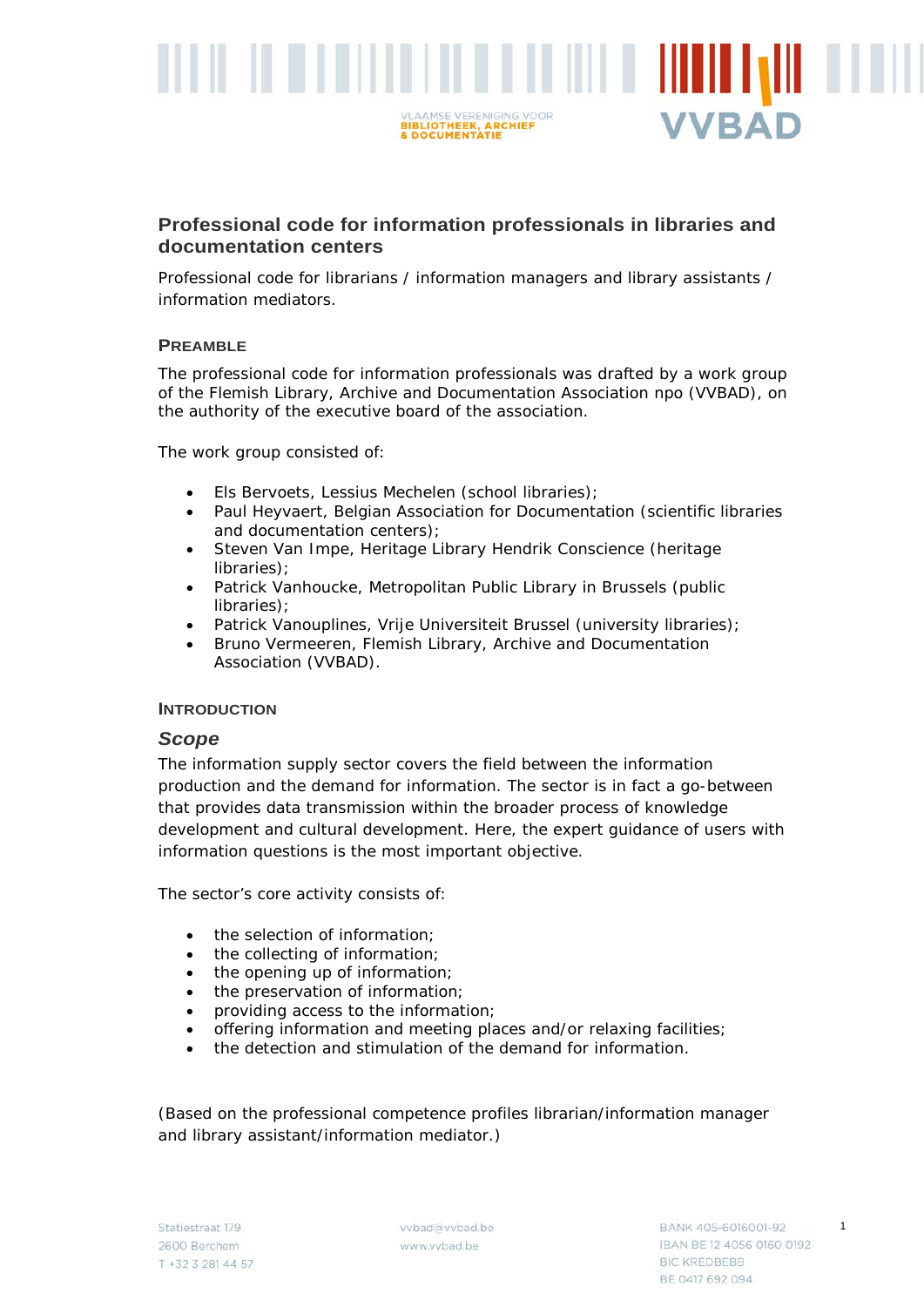# *Objectives*

This code contains general guidelines for the actions of librarians/information managers and library assistants/information mediators. It proposes a handhold for the 'correct' procedure to follow by information professionals. Given that the professional code only contains general principles, the information professionals will always have to interpret this code themselves. Thus, they will have to adapt this code to the actual situation to which they find themselves confronted. They are able to test their proceedings against this code. In this sense, the information professional can also use the code to justify his actions before a third party, within as well as outside the own institution

Also for the society at large, the professional code is a criterion against which the conduct of information professionals can be measured. The code determines the image that users, higher authorities and other stakeholders have of the 'information professional'.

This code offers, in short, guaranties for the quality control in pursuance of the profession.

The librarian/information manager and the library assistant/information mediator are supposed to comply with the principles stipulated in this code. Obviously, they do have to comply with the regulations applied by their own organisation and to the current legislation. They are actors in a complex field of tensions determined by the rules of the profession, of the organisation and of society. Normally, the law will be given priority to the regulations inside the parent organisation. It is quite possible that the professional code presents arguments that could be used to question rules and legislation. Such a discussion will always unfold itself within the current regulatory and legal framework.

## *Terminology*

The workgroup chooses the designation:

*professional code for information professionals* ("beroepscode voor informatieprofessionals")*.*

The work group selected the term '**professional code**' because it clearly indicates the aspirations of this document: it is a guideline for a specific professional group.

With the term '**information professional**', the work group refers to the library assistants/information mediators and the librarians/information managers. Those terms explicitly point to the professional competence profiles for the librarian/information manager and for the library assistant/information mediator that have been drafted in 2009 by the Flemish socio-economic council (SERV) in cooperation with the sector [\(www.vvbad.be/node/55\)](http://www.vvbad.be/node/55). These profiles apply to employees of all types of libraries and documentation centers. They describe, in other words, the professionals that (should) comply with this code. With the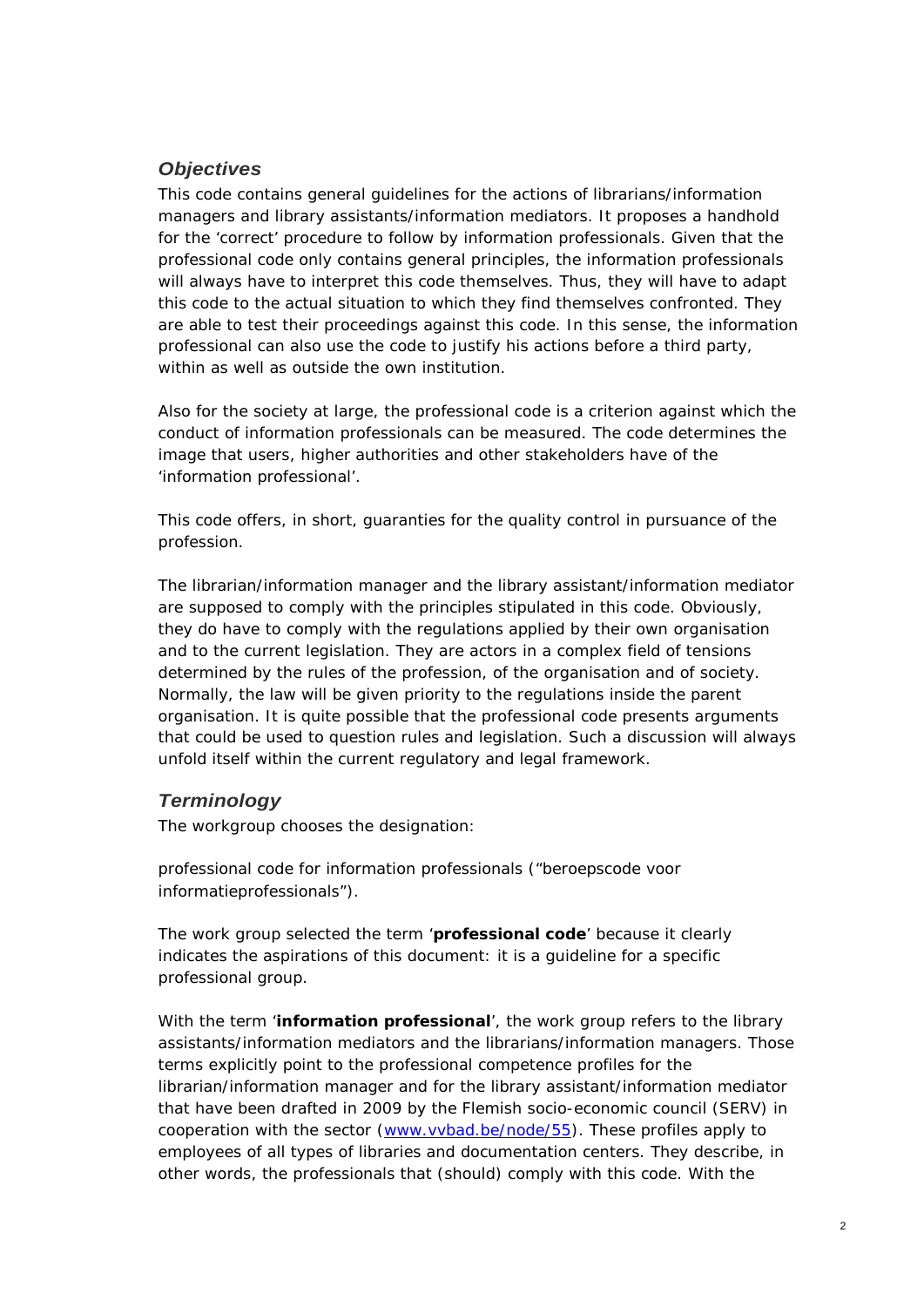reference to both professional competence profiles, the work group also indicates that the code applies to everybody who works in a library, information service or documentation center on a content integrated or technical basis. In this document we use the term 'information professional' as an umbrella term. Every "he" that is mentioned can be replaced by a "she".

In this document the word '**libraries**' is being used in a very broad sense, for instance for documentation centers, heritage libraries, public libraries and libraries of schools, university colleges and universities.

The document uses the term '**user**' rather than 'customer'. After all, information cannot be consumed. The information professional also has to take into account the expectations of possible future users, the demands of the collection and the expectations of society.

In each case, the code supplies a general principle and additional information.

## **1. THE PROFESSION**

- 1. *The information professional uses his personality to contribute to the positive image of the profession.* The information professional knows the professional code and disseminates it. He has a broad interest in economical, political, social, cultural and scientific developments. He keeps track of what happens in the professional field. He is thus, among other things, a member of library organisations and of professional networks and takes part in activities and meetings. The information professional makes a stand for the values of the library.
- 2. *The information professional defends the free access to information and culture.* He repudiates censorship and does not discriminate. He acts in compliance with the relevant legislation, such as copyrights and privacy laws.
- 3. *The information professional guaranties a high-quality service in all areas.* The information professional vouches for an unbiased, dynamical and efficient service. He makes adjustments, based on frequent evaluations, to the quality of service and supply.
- 4. *The information professional puts the principle of 'lifelong learning' continuously to practice.*  The information professional keeps up with recent developments through literature, study days, courses and other information sources. To this end he will, if this seems necessary, take the initiative himself.
- 5. *The information professional maintains a high standard of personal integrity.* The information professional strives to present reliable information. He executes his tasks in compliance with the principles of openness, publicity and equity.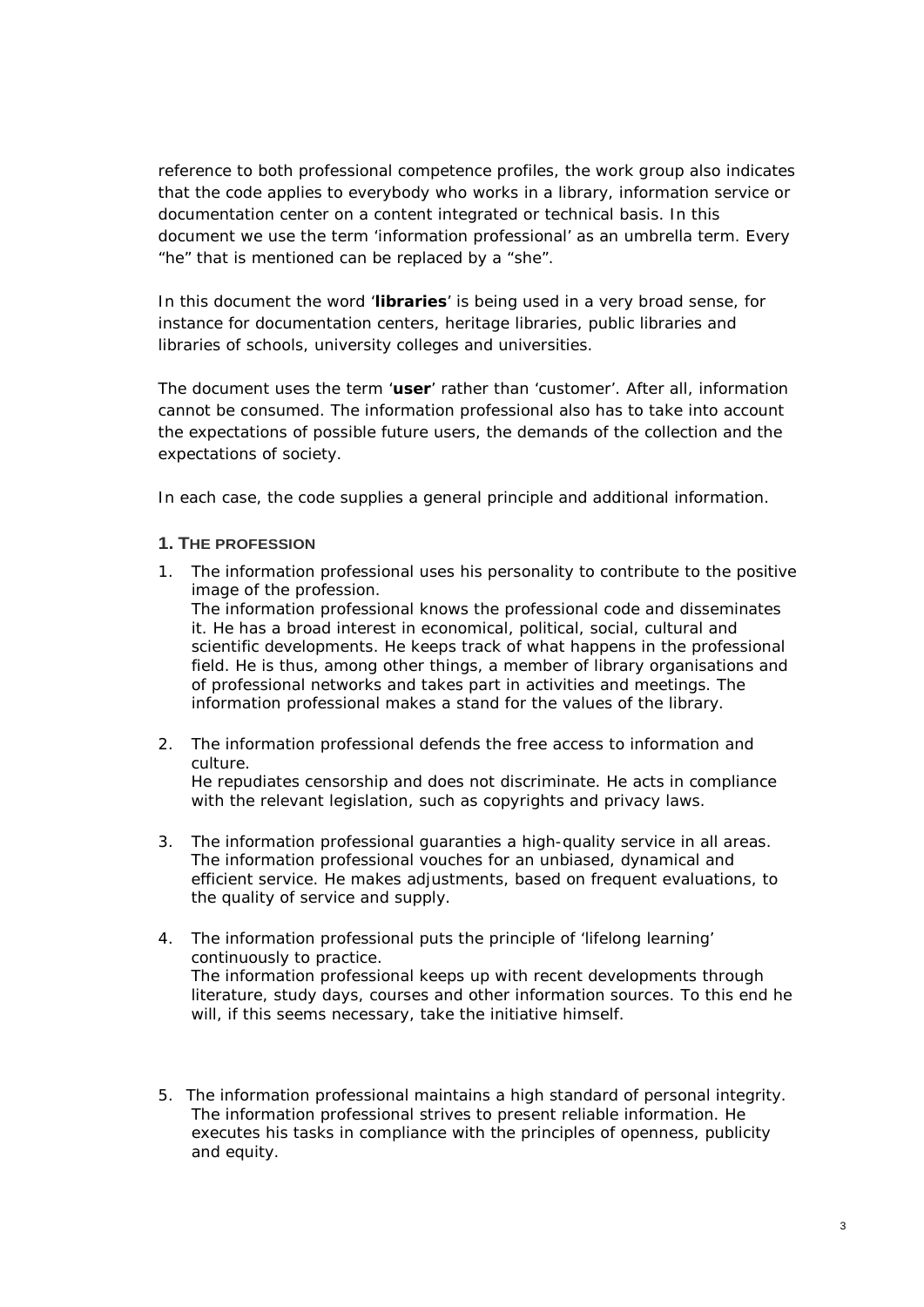6. *The information professional has an open and unprejudiced attitude towards his colleagues and acknowledges this as a condition for the efficiency of the organization and of the whole professional group.* The information professional delegates and knows how to encourage responsibility. He communicates with his colleagues on the events in the library and is prepared to share professional knowhow and experience. He works with other information professionals in order to acquire better professional competences. He encourages colleagues to take part in professional activities.

### **2. THE COLLECTION**

- 1. *The information professional takes care of the collection and her accessibility.*  He provides for adequate preservation and user facilities. He secures the accessibility of the physical and virtual collection in a way that complies with the collection type and to the target group.
- 2. *The information professional sees to it that the collection content fits the aims of the institution and that it is directed at the fulfillment of the needs of the users.* Preferably, the collection policy is recorded in a collection policy plan.
- 3. *The information professional strives to attain the highest possible degree of objectivity and interaction concerning the formation of the collection.* He pays attention to different visions and viewpoints. Moreover, he will not let personal preferences, wishes or opinions get the better of him.
- 4. *The information professional has a good understanding of the collection profile and of related collections in other institutions.* He uses this knowledge for the benefit of his institution and her users.
- 5. *The information professional documents origin, context and treatment (additions, removals or manipulations) of material, which his institution has been entrusted with, in a manner that corresponds to the objectives of his institution.* These actions are being undertaken by the information professional with regard to all material with a heritage value, regardless of the type and the objectives of the institution. When this material does not fit the own institution, he will locate a suitable destination for it.

### **3. THE OVERALL ORGANISATION**

- 1. *The information professional is loyal to his overall organisation.* He disseminates her mission and vision. He pursues her constant amelioration and he respects her policy and procedures. Loyalty does not exclude a critical attitude.
- 2. *The information professional informs his overall organisation about the professional code and asks her to respect this code.*
- 3. *The information professional defends the value of the library within the own institution.*